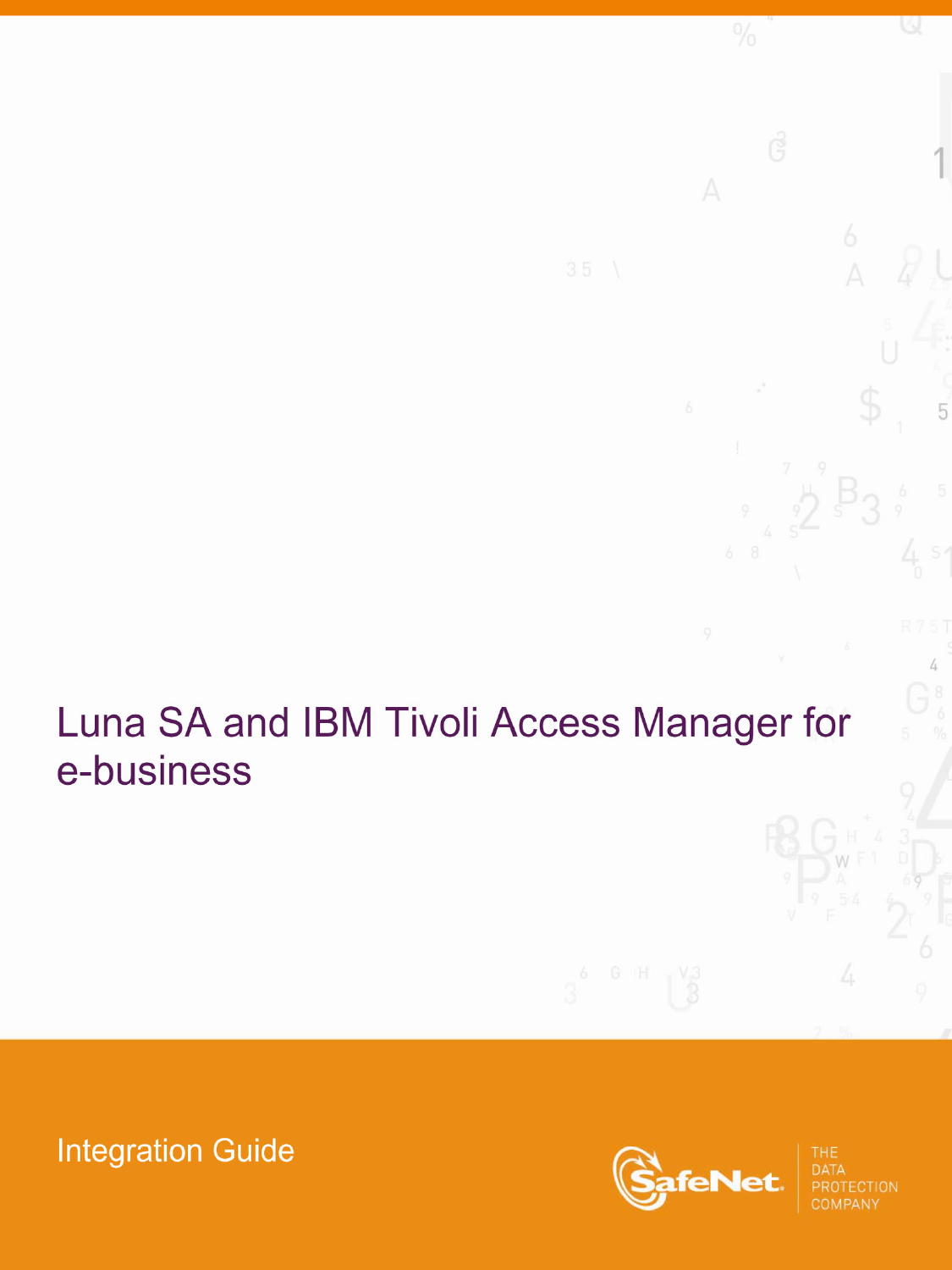### <span id="page-1-0"></span>**Preface**

© 2013 SafeNet, Inc. All rights reserved.

Part Number: PN007-009524-001 (Rev D, 07/2013)

All intellectual property is protected by copyright. IBM, AIX, and Tivoli are trademarks or registered trademarks of International Business Machines Corporation in the United States, other countries, or both. No part of this document may be reproduced, stored in a retrieval system or transmitted in any form or by any means, electronic, mechanical, chemical, photocopy, recording or otherwise without the prior written permission of SafeNet.

SafeNet makes no representations or warranties with respect to the contents of this document and specifically disclaims any implied warranties of merchantability or fitness for any particular purpose. Furthermore, SafeNet reserves the right to revise this publication and to make changes from time to time in the content hereof without the obligation upon SafeNet to notify any person or organization of any such revisions or changes.

SafeNet invites constructive comments on the contents of this document. These comments, together with your personal and/or company details, should be sent to the address below. SafeNet, Inc.

4690 Millennium Drive Belcamp, Maryland 21017 USA

#### Limitations

This document does not include the steps to set up the third-party software. The steps given in this document must be modified accordingly. Refer to Luna SA documentation for general Luna setup procedures.

### **Disclaimers**

The foregoing integration was performed and tested only with the specific versions of equipment and software and only in the configuration indicated. If your setup matches exactly, you should expect no trouble, and Customer Support can assist with any missteps. If your setup differs, then the foregoing is merely a template and you will need to adjust the instructions to fit your situation. Customer Support will attempt to assist, but cannot guarantee success in setups that we have not tested.

### Technical Support

If you encounter a problem while installing, registering or operating this product, please make sure that you have read the documentation. If you cannot resolve the issue, please contact your supplier or SafeNet support.

SafeNet support operates 24 hours a day, 7 days a week. Your level of access to this service is governed by the support plan arrangements made between SafeNet and your organization. Please consult this support plan for further information about your entitlements, including the hours when telephone support is available to you.

Technical Support Contact Information: Phone: 800-545-6608, 410-931-7520 Email: [support@safenet-inc.com](mailto:support@safenet-inc.com)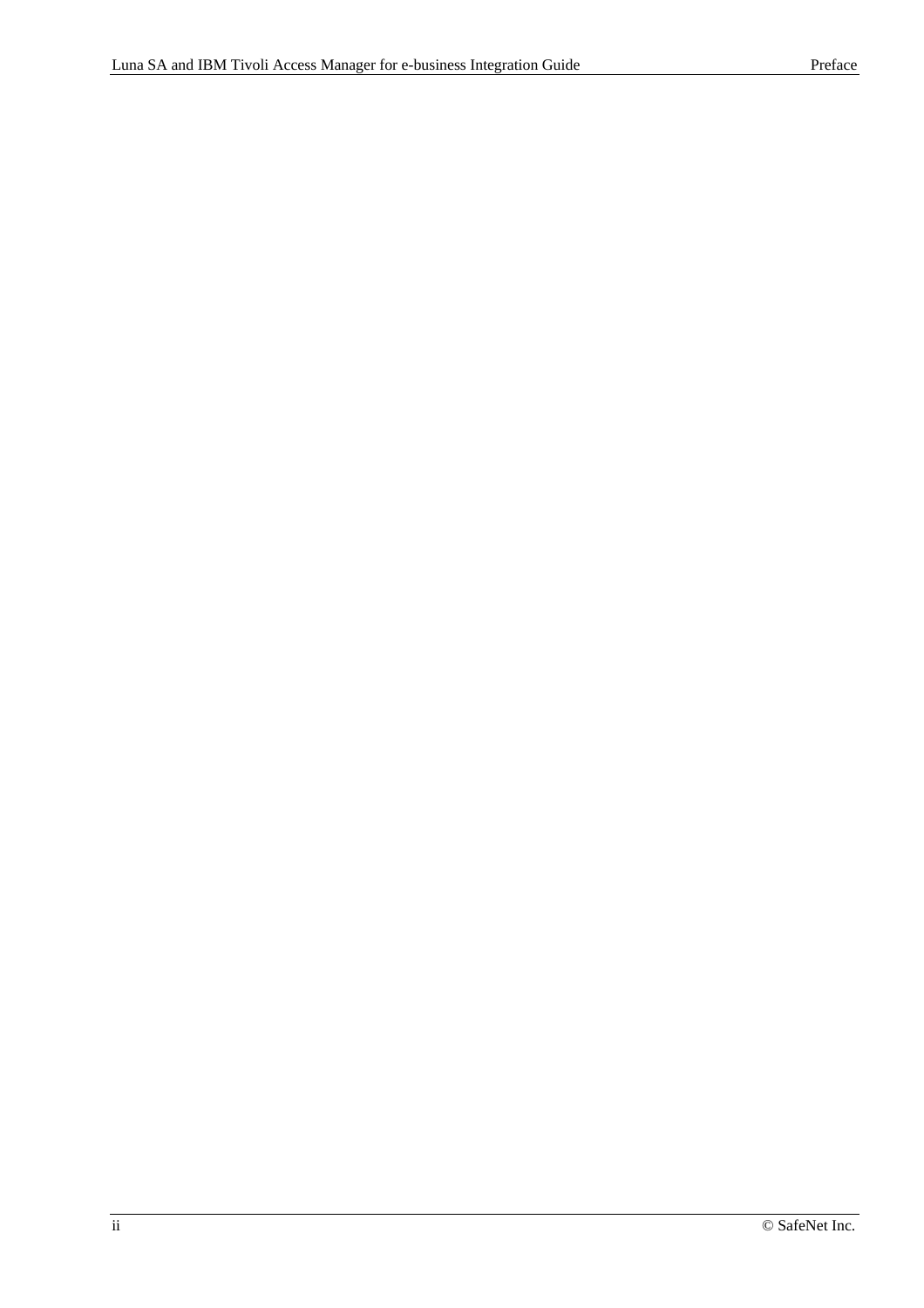## **Table of Contents**

| Chapter 2 Integration IBM Tivoli Access Manager for e-business V6.1 with Luna SA 4    |  |
|---------------------------------------------------------------------------------------|--|
| Chapter 3 Integration IBM Tivoli Access Manager for e-business V6.1.1 with Luna SA 10 |  |
|                                                                                       |  |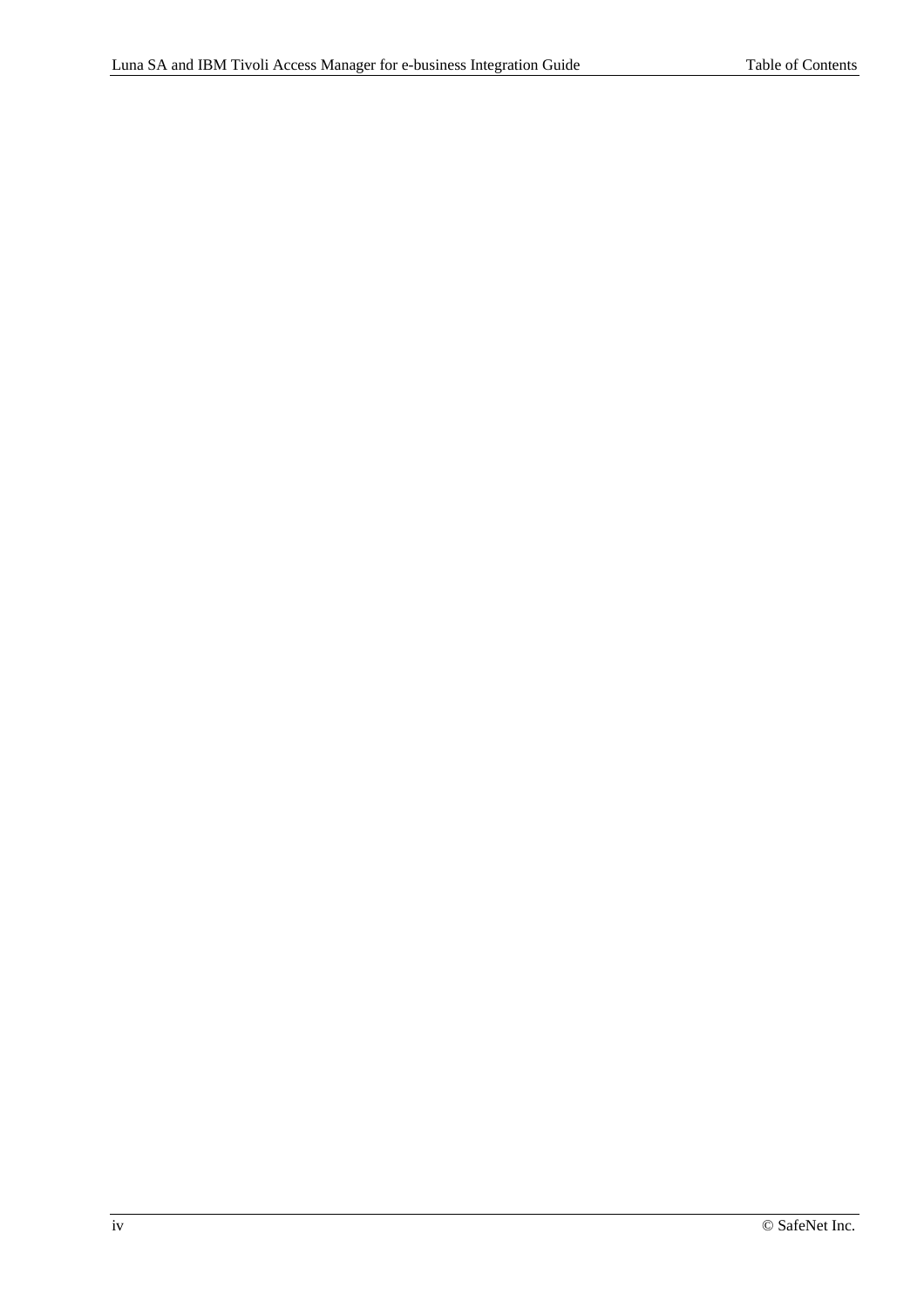# <span id="page-5-0"></span>**Chapter 1 Introduction**

This document covers the necessary information to install, configure and integrate IBM® Tivoli® Access Manager with SafeNet Luna SA Hardware Security Module (HSM).

The Luna SA hardware security module integrates with the IBM Tivoli Access Manager to deliver enhanced performance by off-loading SSL connections from the Tivoli Access Manager Web server to the Luna SA HSM. In addition, the Luna SA module provides added security by protecting the Tivoli Access Manager's SSL identity private key in a FIPS 140-2 hardware security module.

An example deployment for Luna SA with IBM Tivoli Access Manager is shown below:



### **Scope**

### **3rd Party Application Details**

- IBM Tivoli Access Manager for e-business for AIX V6.1
- IBM Tivoli Access Manager for e-business for Linux V6.1
- IBM Tivoli Access Manager for e-business for Solaris SPARC
- IBM Tivoli Access Manager for e-business for Windows Server 2003
- IBM Tivoli Access Manager for e-business for Linux V6.1.1

### **Supported Platforms**

The integration between the SafeNet Luna SA and the IBM TAM for e-business has been tested for the following Combinations: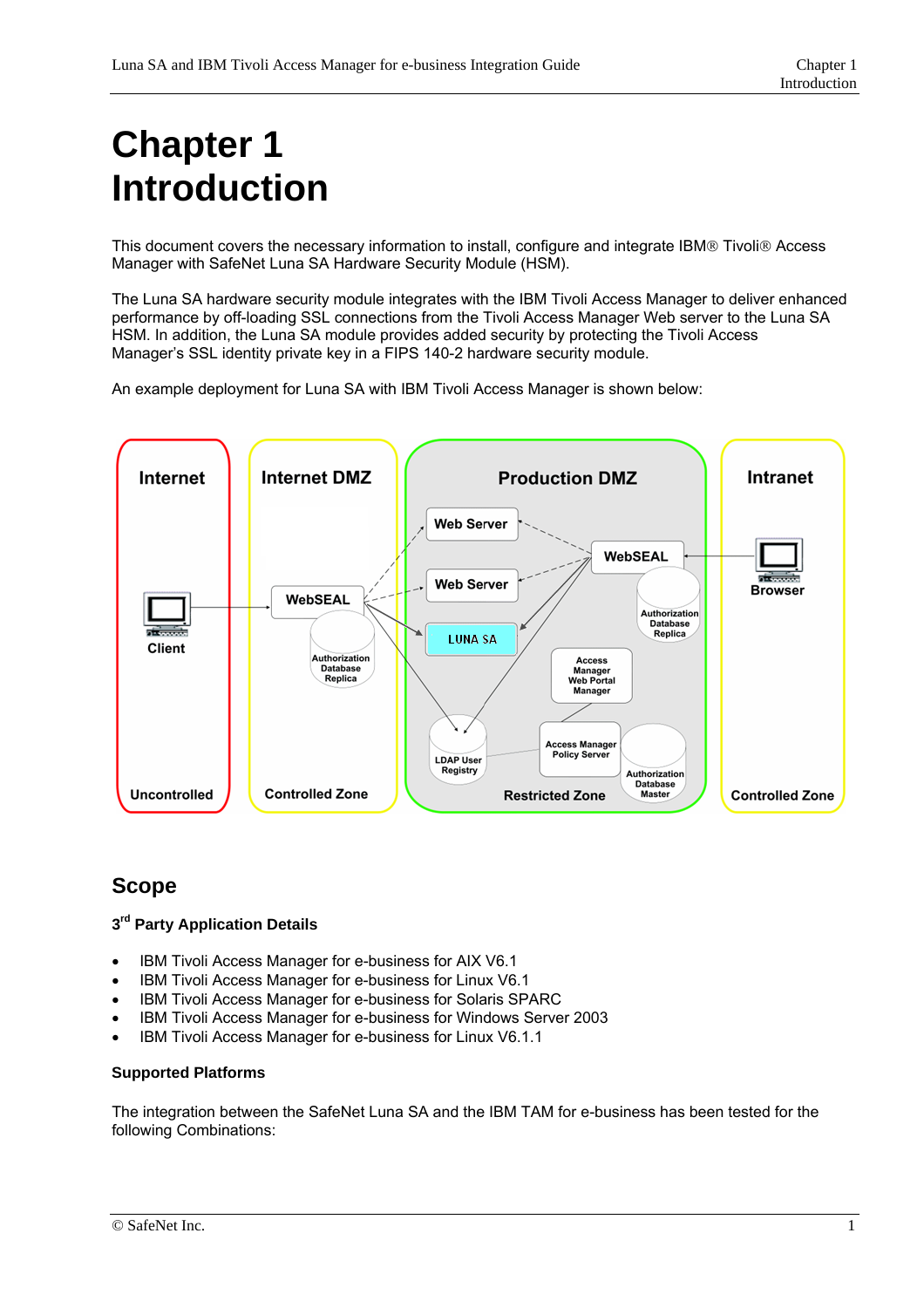| <b>Operating System</b>                          | <b>SafeNet Luna SA Version</b> | <b>IBM Tivoli Access Manager</b><br><b>Version</b> |
|--------------------------------------------------|--------------------------------|----------------------------------------------------|
| AIX 5.3 (64-bit)                                 | $4.3.2*$                       | 6.1                                                |
| Solaris 10 SPARC                                 | 4.4.1                          | 6.1                                                |
| Solaris 9 SPARC                                  | 4.4.1 (32-bit)                 | 6.1                                                |
| RHEL 5 (32-bit)                                  | 4.4.1                          | 6.1                                                |
| Windows 2003 Server (32-bit)                     | 4.4.1                          | 6.1                                                |
| RHEL 5 32-bit (running on<br><b>VMWare ESXi)</b> | $5.0*$                         | 6.1                                                |
| RHEL 6 32-bit                                    | 5.2.1                          | 6.1.1                                              |

\* For AIX v5.3 and RHEL 5 32-bit (on VMWare ESXi), we have tested Tivoli Access Manager v6.1 with Luna SA v4.3.2 and Luna SA v5.0 respectively.

#### **HSMs and Firmware Version**

- K5 HSM f/w 4.6.1
- K5 HSM f/w 4.6.8
- K6 HSM f/w 6.0.8
- K6 HSM f/w 6.10.1

### **Library and Driver Support**

• PKCS#11 v2.01 dynamic library

#### **Distributions**

- Luna SA 1U Appliance s/w v4.3.2
- Luna SA 1U Appliance s/w v4.4.1
- Luna SA 1U Appliance s/w v5.0
- Luna SA 1U Appliance s/w v5.2
- Luna SA Client s/w v4.3.2 (64-bit)
- Luna SA Client s/w v4.4.1 (32-bit)
- Luna SA Client s/w v4.4.1 (64-bit)
- Luna SA Client s/w v5.0 (32-bit)
- Luna Client s/w v5.2.1 (32-bit)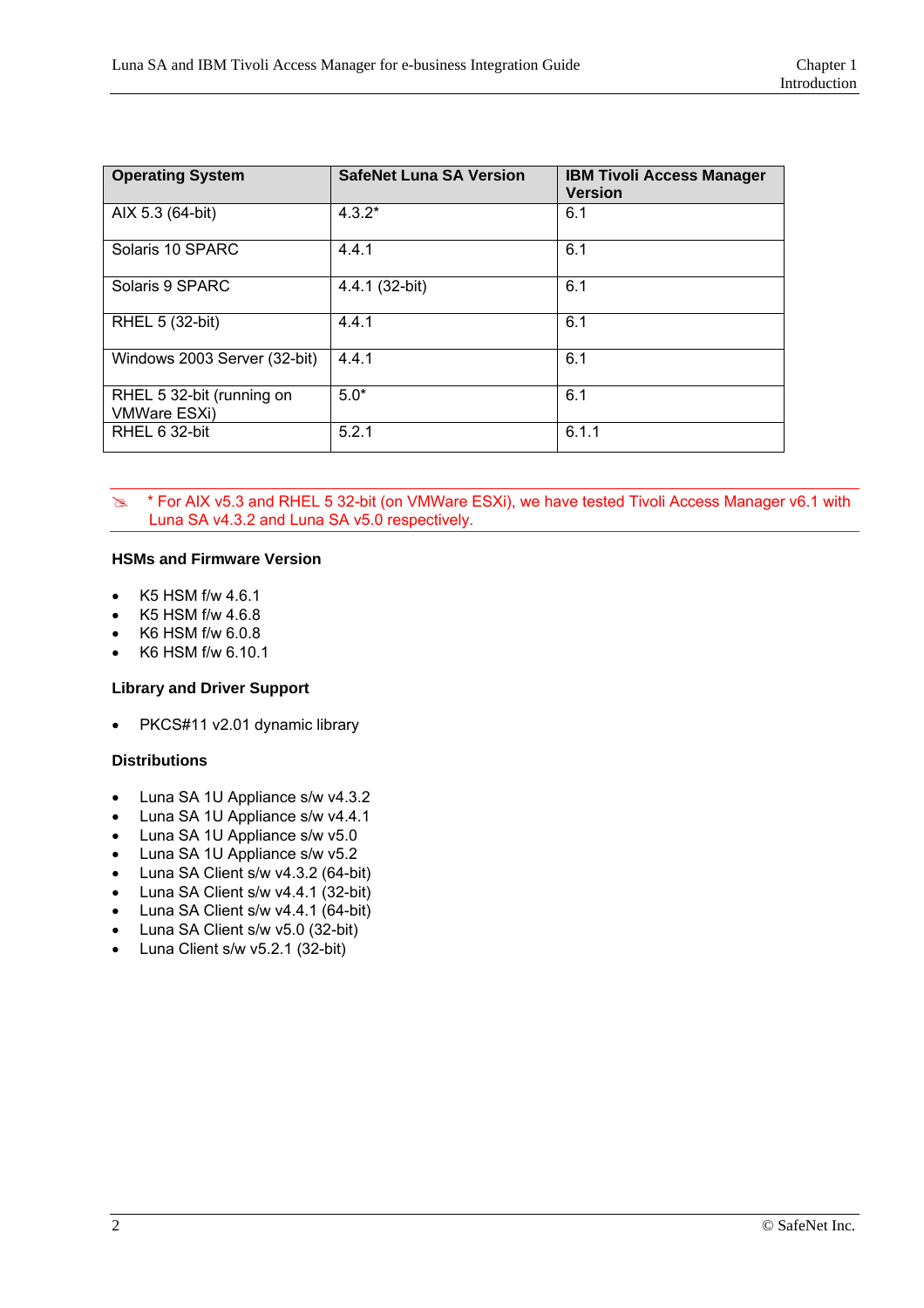### <span id="page-7-0"></span>**Prerequisites**

### **Luna SA Setup**

Please refer to the **Luna SA** documentation for installation steps and details regarding to configure and setup the box on AIX, RHEL, Windows, Solaris systems. Before you get started ensure the following:

- Luna SA appliance a secure admin password
- Luna SA a hostname, suitable for your network
- Luna SA network parameters are set to work with your network
- Initialized the HSM on the Luna SA appliance.
- Created and exchanged certificates between the Luna SA and your "Client" system.
- Created a partition on the HSM, remember the partition password that will be later used by the IBM Tivoli Access Manager for e-business V6.1. Register the Client with the partition. And run the "vtl verify" command on the client system to display a partition from Luna SA. The general form of command is "/usr/lunasa/bin/vtl verify" for UNIX based systems and C:\Program Files\LunaSA\vtl.exe v for Windows systems.
- Enabled Partition "Activation" and "Auto Activation" (Partition policy settings 22 and 23 (applies to Luna SA with Trusted Path Authentication [which is FIPS 140-2 level 3] only).

#### **IBM Tivoli Access Manager for e-Business setup**

For a detailed installation procedure, please refer to the IBM Tivoli Access for e-business v6.1 and v6.1.1 documentation.

[http://pic.dhe.ibm.com/infocenter/tivihelp/v2r1/index.jsp?topic=%2Fcom.ibm.itame.doc\\_6.1.1%2Fam611\\_ins](http://pic.dhe.ibm.com/infocenter/tivihelp/v2r1/index.jsp?topic=%2Fcom.ibm.itame.doc_6.1.1%2Fam611_install06.htm) [tall06.htm](http://pic.dhe.ibm.com/infocenter/tivihelp/v2r1/index.jsp?topic=%2Fcom.ibm.itame.doc_6.1.1%2Fam611_install06.htm)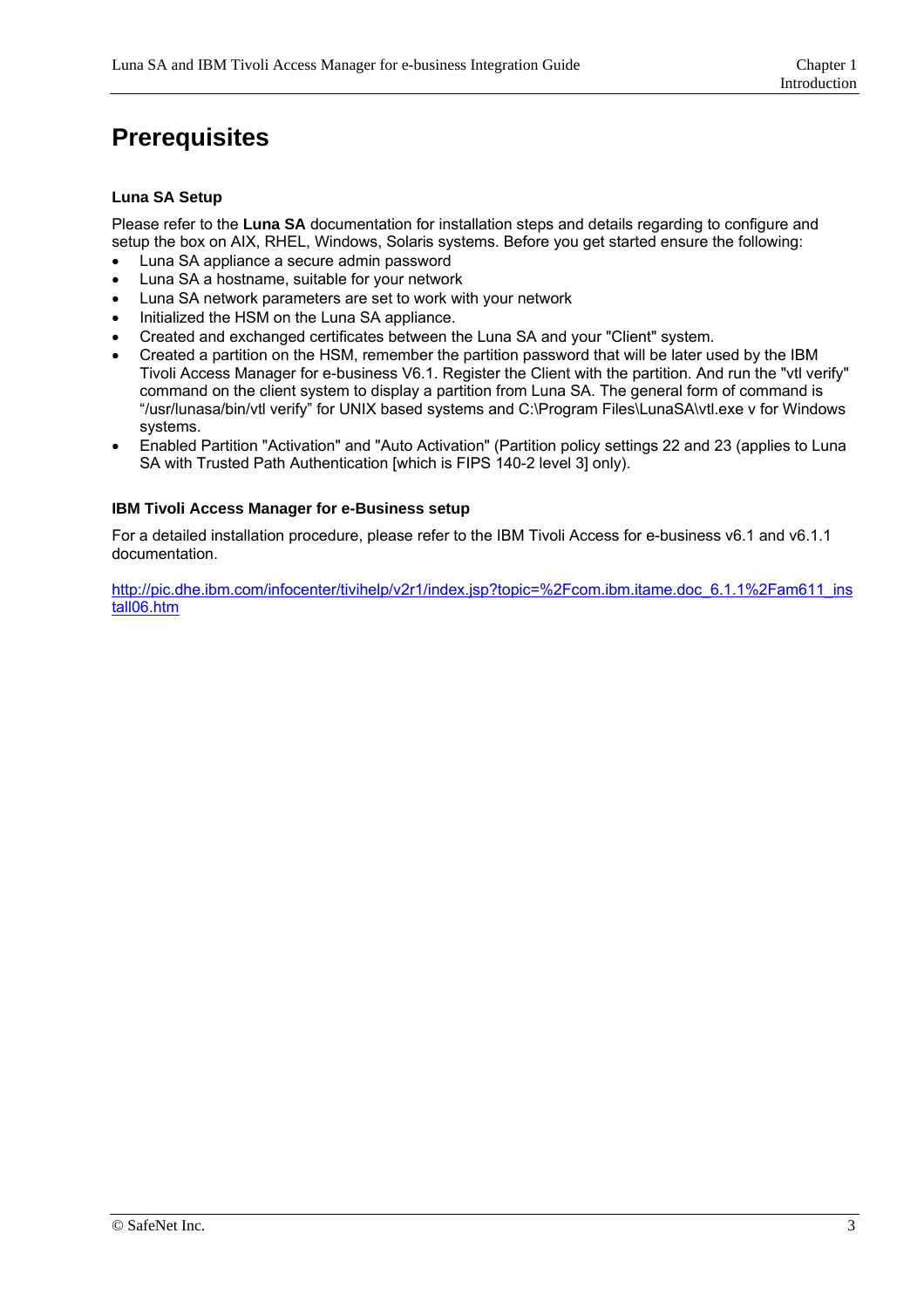### <span id="page-8-0"></span>**Chapter 2 Integration IBM Tivoli Access Manager for e-business V6.1 with Luna SA**

To configure IBM Key Management Utility to recognize the Luna SA cryptographic device:

1. Ensure that the file libshim.so( for UNIX) or shim.dll (for Windows) is in the directory: UNIX: /usr/lunasa/lib

Windows: C:\Program Files\LunaSA

2. Traverse to the directory: AIX: /usr/opt/ibm/gskta/classes/

> Linux: /usr/local/ibm/gsk7/classes/

Solaris: opt/ibm/gsk7/classes

 Windows: C:\Program Files\IBM\gsk7\classes

- 3. Rename **ikmuser.sample** to **ikmuser.properties**.
- 4. Uncomment and edit the following setting to use the cryptographic shim (libshim):

UNIX: DEFAULT\_CRYPTOGRAPHIC\_MODULE=/usr/lunasa/lib/libshim.so

```
Windows: 
DEFAULT_CRYPTOGRAPHIC_MODULE= C:\\Program Files\\LunaSA\\shim.dll
```
5. Verify the following in the Luna SA configuration file.

**UNIX:** /etc/Chrystoki.conf **Windows:** C:\Program Files\LunaSA\crystoki.ini

Add the following to the Luna SA configuration (for UNIX /etc/Chrystoki.conf and for Windows C:\Program Files\LunaSA\crystoki.ini) file for Shim support:

```
Misc = \{ApplicationInstance=HTTP_SERVER;
AppIdMajor=1; 
AppIdMinor=1; 
 }
```
#### *For SA v5.0:*

Add the Shim2 section for Shim support: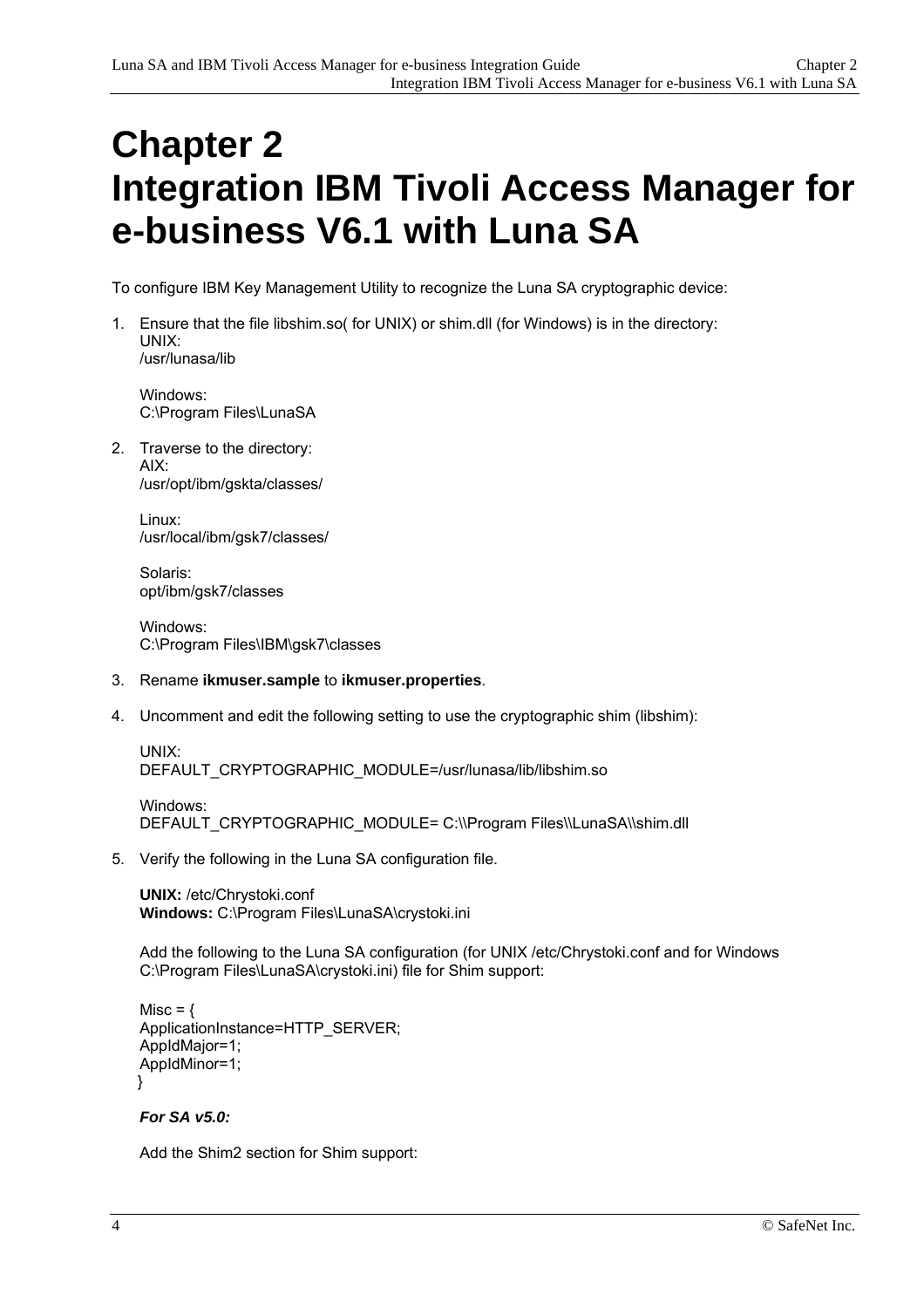```
Chrystoki2 = \{LibUNIX=/usr/lunasa/lib/libshim.so; 
} 
Shim2 = \{LibUNIX=/usr/lib/libCryptoki2.so; 
}
```
Add the following to the existing **Misc** section of the SA v5.0 configuration file:

```
ApplicationInstance=HTTP_SERVER; 
AppIdMajor=1; 
AppIdMinor=1;
```
Also add the following to the **CardReader** section of the SA v5.0 configuration file:

LunaG5Slots=0;

6. To enable Cryptoki logging:

### **Cryptoki with Logging on UNIX**

```
Chrystoki2 = \{LibUNIX=/usr/lunasa/lib/libcklog2.so; 
} 
Cklog2 = \{LibUNIX=/usr/lunasa/lib/libCryptoki2.so; 
NewFormat=1; 
Enabled=1; 
Error=/tmp/ErrorLunaSA2.txt; 
File=/tmp/LogLunaSA2.txt; 
}
```
### *For SA v5.0:*

```
Chrystoki2 = \{ LibUNIX=/usr/lunasa/lib/libshim.so; 
 }
```

```
CkLog2 = { LibUNIX=/usr/lib/libCryptoki2.so; 
 NewFormat=1; 
 Enabled=1; 
 Error=/tmp/ErrorLunaSA2.txt; 
 File=/tmp/LogLunaSA2.txt; 
 }
```

```
Shim2 = \{ LibUNIX=/usr/lunasa/lib/libcklog2.so; 
 }
```
### **Cryptoki with Logging on Windows**

```
[Chrystoki2] 
LibNT=C:\Program Files\LunaSA\cklog201.dll 
[CkLog2] 
Enabled=1 
NewFormat=1 
File=c:\luna.txt
```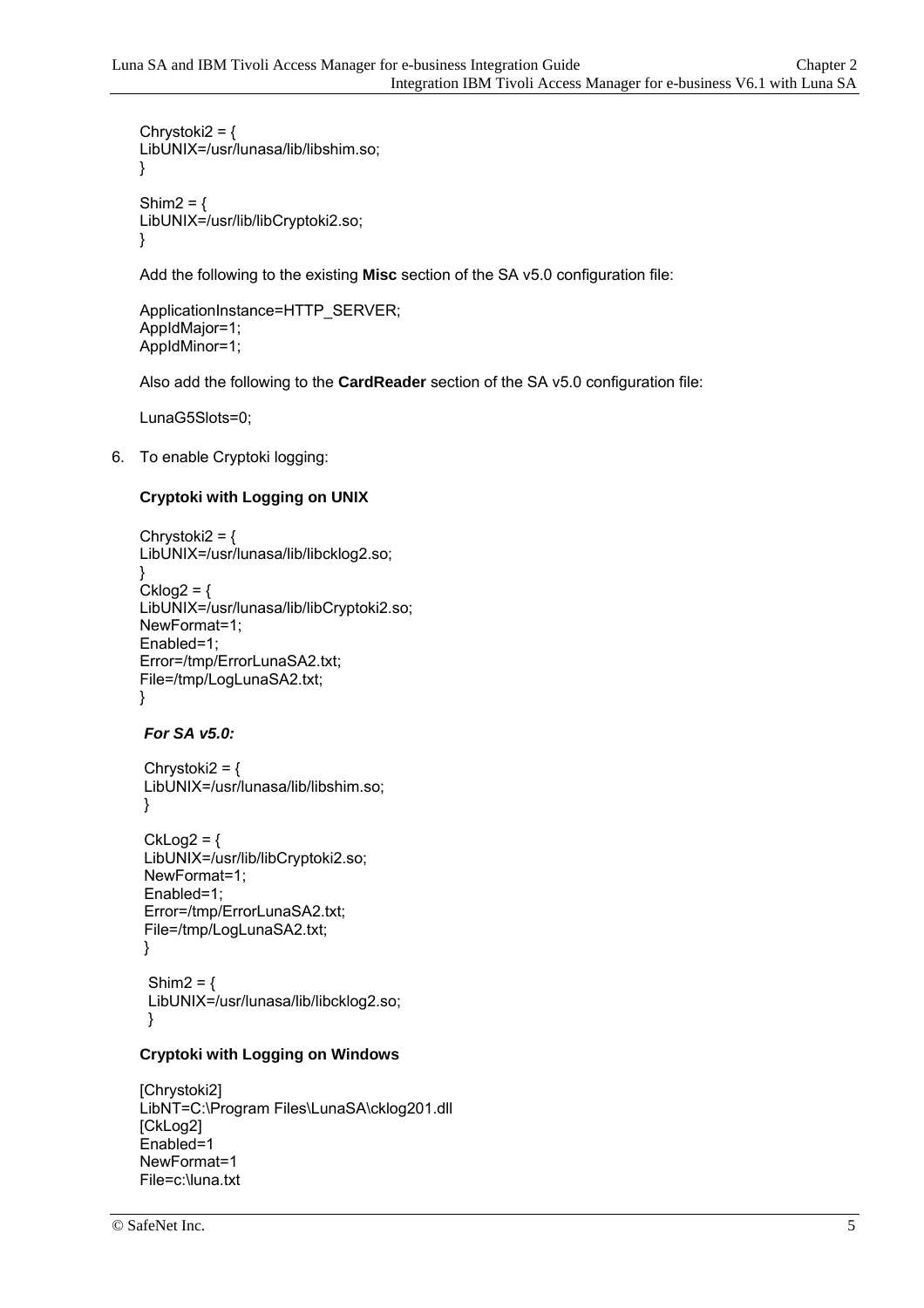Error=c:\lunaerr.txt LibNT=c:\program files\lunasa\cryptoki.dll

7. Set the JAVA\_HOME environment variable: AIX:

export JAVA\_HOME=/opt/IBM/WebSphere/AppServer/java

Linux: export JAVA\_HOME=/opt/IBM/WebSphere/AppServer/java

Windows: Set JAVA\_HOME= C:\Program Files\IBM\Java50\jre

8. Open **IBM Key Management Utility** to create key database file AIX:

/var/pdweb/www-default/certsgsk7ikm

Linux: /var/pdweb/www-default/certs

Solaris: /opt/IBM/gsk7/bin/gsk7ikm

Windows: C:\Program Files\IBM\gsk7\bin\gsk7ikm.exe

The **Cryptographic Token** menu option appears.

9. Select **Key Database File** and **Open**. Specify **KeyDatabase Type** as **CMS Cryptographic Token**, **File** as libshim.so for UNIX and shim.dll for Windows **Location** as /usr/lunasa/lib for UNIX and C:\Program Files\LunaSA for Windows

Click **OK**.

Note: These snapshots are taken on AIX machine (For user's help), for other platforms same windows will appear.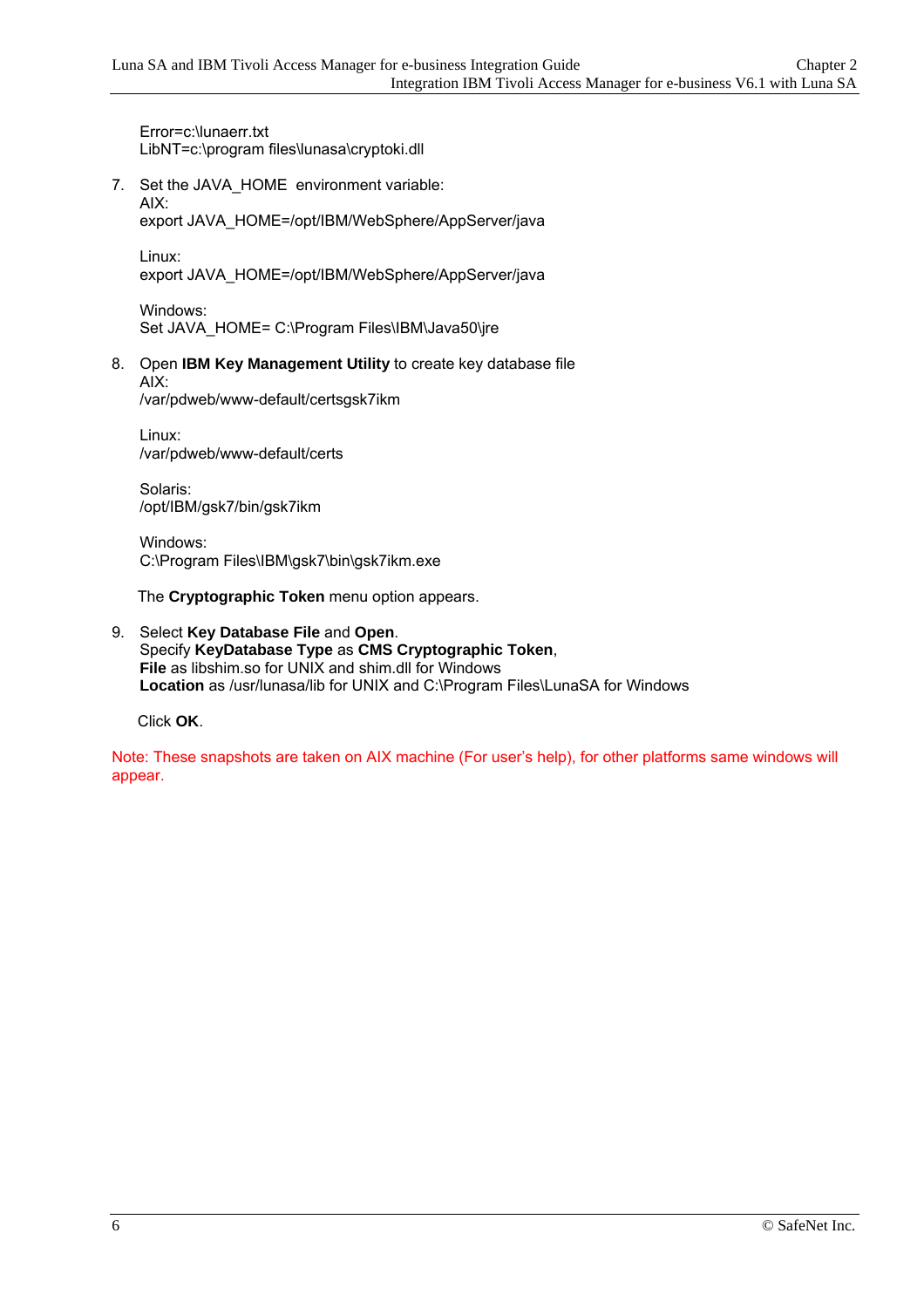|                              | Key Database File Create View Help | <b>IBM Key Management</b> |                                      | $ \Box$ $\times$ |
|------------------------------|------------------------------------|---------------------------|--------------------------------------|------------------|
| <b>DBBRID</b>                |                                    |                           |                                      |                  |
|                              |                                    | Key database information  |                                      |                  |
| DB-Type:                     |                                    |                           |                                      |                  |
| File Name:                   |                                    |                           |                                      |                  |
| <b>Token Label:</b>          |                                    |                           |                                      |                  |
|                              |                                    | Key database content      |                                      |                  |
| <b>Personal Certificates</b> |                                    |                           | $\overline{\mathbf{v}}$<br>Receive   |                  |
|                              |                                    |                           | Delete                               |                  |
|                              |                                    | Open                      | $\overline{\mathbf{x}}$<br>View/Edit |                  |
|                              | Key database type                  | CMS Cryptographic Token   | Import                               |                  |
|                              | File Name:                         | libshim.so                | Browse<br>Recreate Request           |                  |
|                              | Location:                          | /usr/lunasa/lib/          |                                      |                  |
|                              |                                    | OK<br>Cancel              |                                      |                  |
|                              |                                    |                           |                                      |                  |
|                              |                                    |                           |                                      |                  |
|                              |                                    |                           |                                      |                  |
|                              |                                    |                           |                                      |                  |
|                              |                                    |                           |                                      |                  |
|                              |                                    |                           |                                      |                  |
|                              |                                    |                           | New Self-Signed                      |                  |
|                              |                                    |                           | Extract Certificate                  |                  |
|                              |                                    |                           |                                      |                  |

10. The Open Cryptographic Token window appears; where **Cryptographic Token Label** represents the Partition in which objects will be created. Specify the Luna SA Partition password for **Cryptographic Token Password**. You should check on PED device if password/Key is required to be entered.

|                                                                                           | <b>Open Cryptographic Token</b> | ×                                                                                                                                                                                                                                                                                                                                       |
|-------------------------------------------------------------------------------------------|---------------------------------|-----------------------------------------------------------------------------------------------------------------------------------------------------------------------------------------------------------------------------------------------------------------------------------------------------------------------------------------|
| Cryptographic Token Label:                                                                | part1                           | $\overline{\phantom{a}}$                                                                                                                                                                                                                                                                                                                |
| Cryptographic Token Password:                                                             | ********                        |                                                                                                                                                                                                                                                                                                                                         |
| $\nu$ Open existing secondary key database file<br>Create new secondary key database file |                                 |                                                                                                                                                                                                                                                                                                                                         |
| CMS<br><b>SUP</b>                                                                         |                                 |                                                                                                                                                                                                                                                                                                                                         |
| pdsrv.kdb<br>Browse.                                                                      |                                 |                                                                                                                                                                                                                                                                                                                                         |
| /var/pdweb/www-default/certs/                                                             |                                 |                                                                                                                                                                                                                                                                                                                                         |
|                                                                                           |                                 | Some cryptographic tokens have limited capacity, and are unable to hold the signer certificates required<br>to receive or import a personal certificate. If the selected cryptographic token has such a restriction, you<br>may choose to open a secondary key database file to provide the extra capacity to hold signer certificates. |

11. Check the **Open existing secondary key database file.**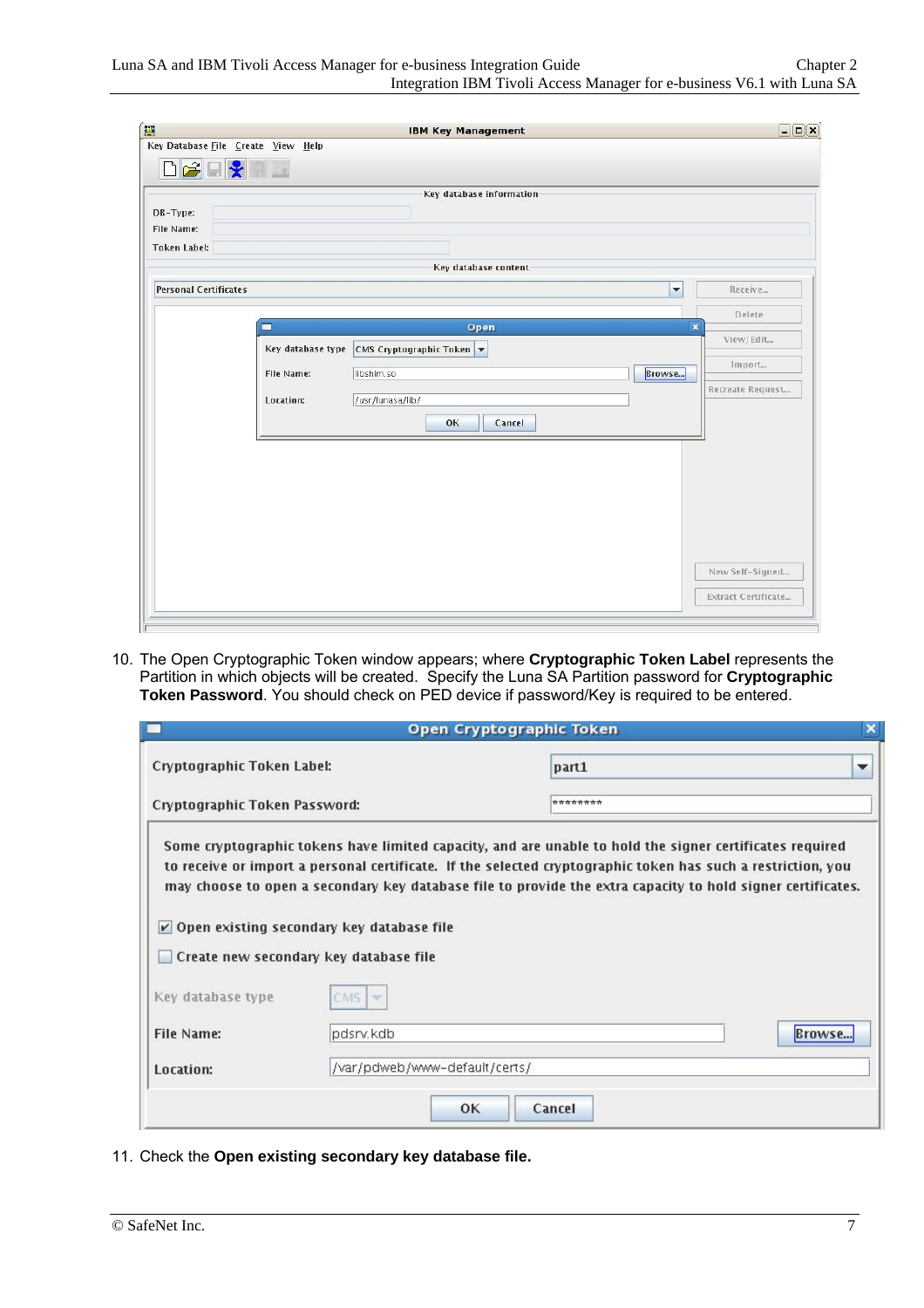Browse for and select the default WebSEAL key database file. AIX: /var/pdweb/www-default/certs/pdsrv.kdb Linux: /var/pdweb/www-default/certs/pdsrv.kdb Solaris: /opt/pdweb/www/certs/pdsrv.kdb Windows: C:\Program Files\Tivoli\PDWeb\www-default\certs\ pdsrv.kdb

Click Ok.

You are prompted for a password to access this file. Enter the default password "pdsrv" and click "OK".

| File Name: /var/pdweb/www-default/certs/pdsrv.kdb |       |  |
|---------------------------------------------------|-------|--|
| Password:                                         | ***** |  |
|                                                   |       |  |

- 12. The main iKeyman window returns.
- 13. Request and store the WebSEAL server certificate.
- 14. Follow instructions in the IBM Global Security Kit: *Secure Sockets Layer Introduction and iKeyman User's Guide* to request a secure, signed digital certificate for WebSEAL from a Certificate Authority (CA).
- 15. Follow instructions in the IBM Global Security Kit: *Secure Sockets Layer Introduction and iKeyman User's Guide* to receive the WebSEAL certificate from the CA and store it in a key database. When performing this procedure, select the token device representing the cryptographic hardware as the storage location for the certificate.
- 16. When it is stored on the token device, the key (certificate) appears (for example) as: part1: TestTAM. The TestTAM key is stored on the Luna SA hardware and assigned to the token device labeled ″part1″.
- 17. Configure WebSEAL to use the Luna SA PKCS#11 module.
- 18. In the WebSEAL configuration file

UNIX: /opt/pdweb/etc/webseald-default.conf

Windows: C:\Program Files\Tivoli\PDWeb\etc\ webseald-default.conf

Edit the line in the [ssl] stanza that identifies the location of the shared library. UNIX: [ssl]

pkcs11-driver-path = /usr/lunasa/lib/libshim.so

Windows: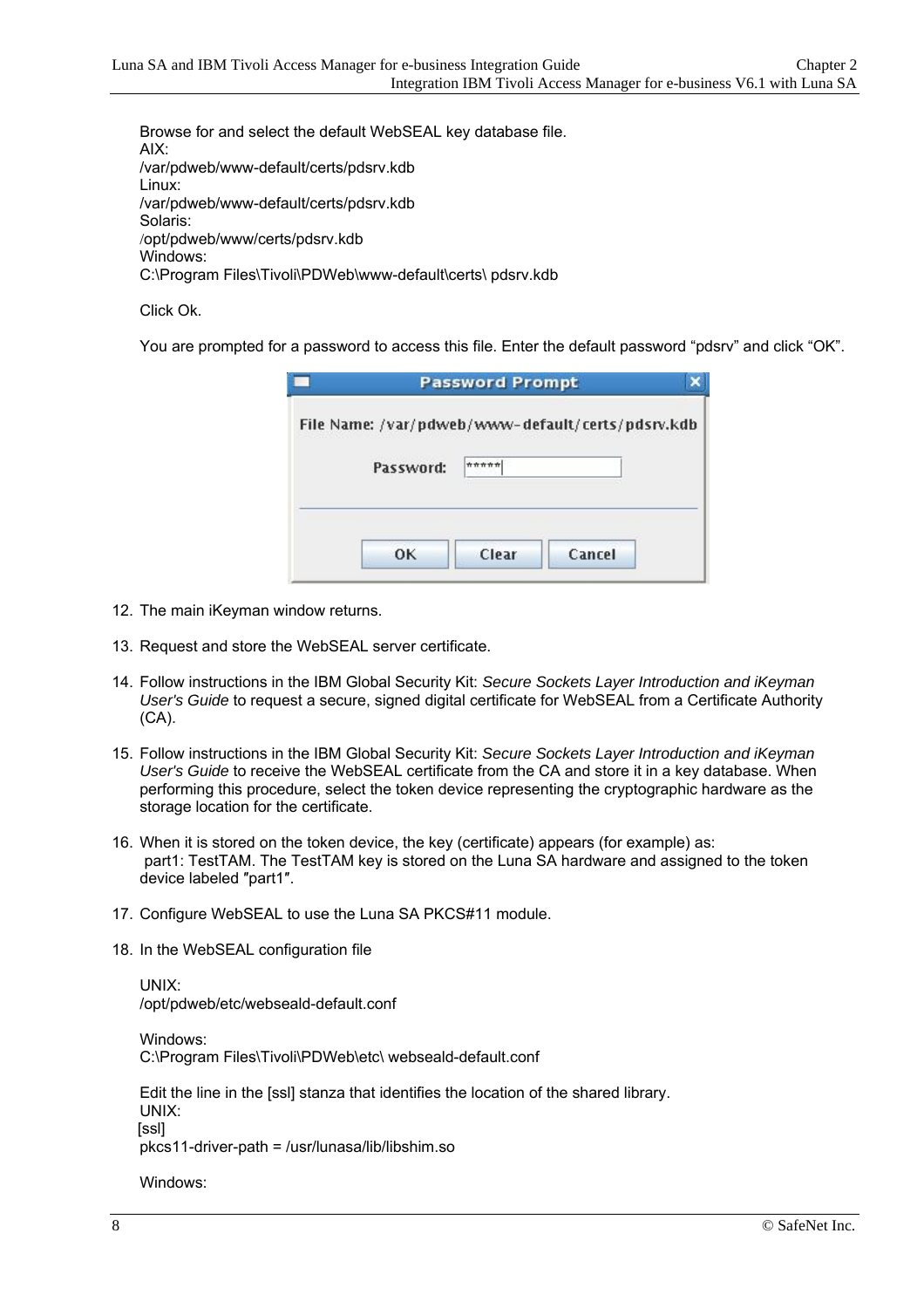pkcs11-driver-path = C:\Program Files\LunaSA\shim.dll

19. In the WebSEAL configuration file, specify the names of the token label and password under the [ssl] stanza:

[ssl] pkcs11-token-label = <token-name> pkcs11-token-pwd = <token-secret>

for example:

 [ssl] pkcs11-token-label = part1 pkcs11-token-pwd = temp123#

20. Modify the WebSEAL server certificate label.

 Configure WebSEAL to use this new hardware-based key rather than the default key in its communications with browser clients. Modify the webseal-cert-keyfilelabel parameter in the [ssl] stanza of the webseald-default.conf configuration file to designate the new key label.

[ssl]

webseal-cert-keyfile-label = <token-name>:<key-label>

for example:

[ssl]

webseal-cert-keyfile-label = part1:TestTAM

21. Restart WebSEAL.

You must restart WebSEAL for all cryptographic hardware configurations to take effect.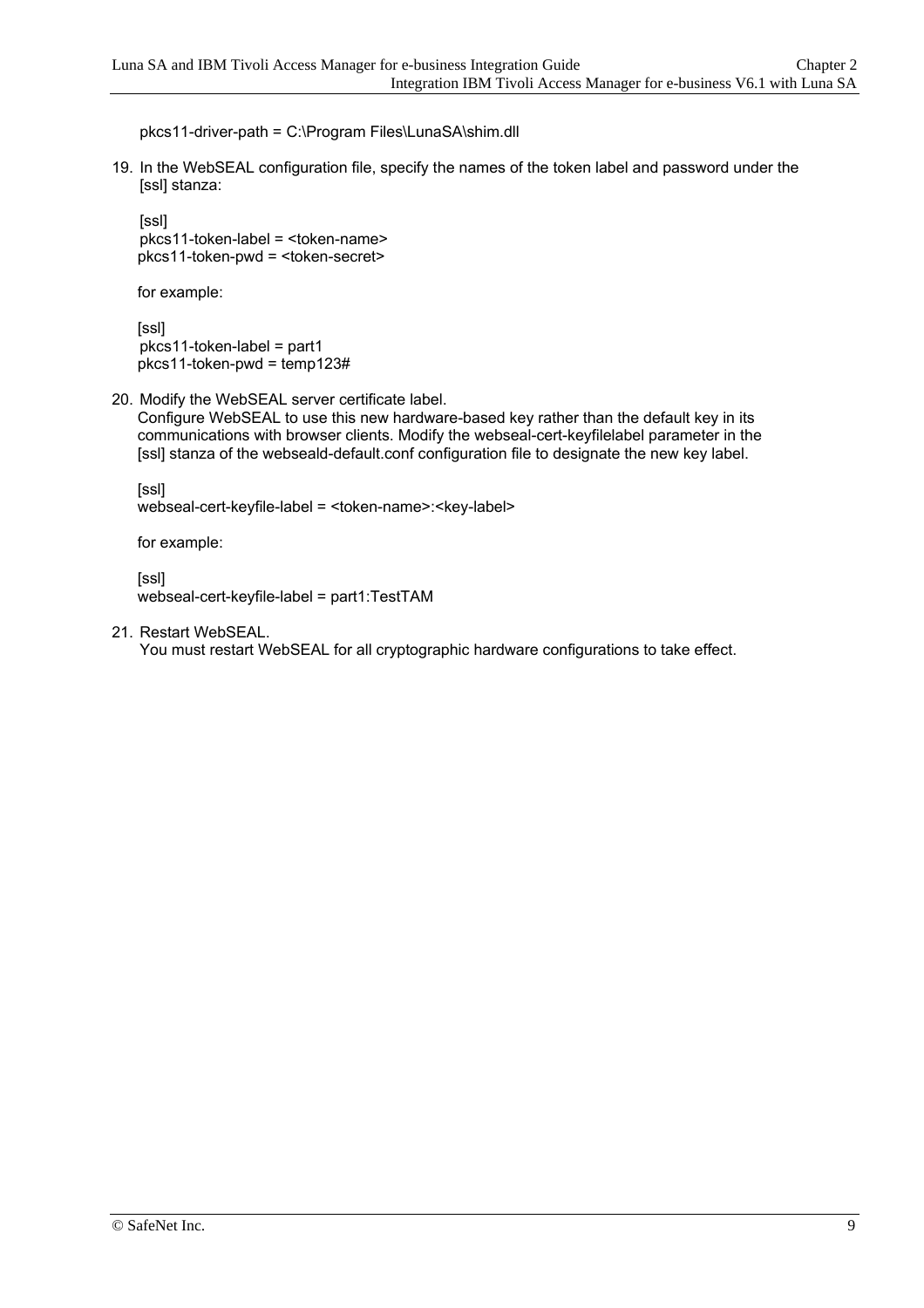### <span id="page-14-0"></span>**Chapter 3 Integration IBM Tivoli Access Manager for e-business V6.1.1 with Luna SA**

### **To configure IBM Key Management Utility to recognize the Luna cryptographic device:**

1. Ensure that the file libshim.so( for UNIX) is available after the Luna Client installation in the directory:

**Luna Client v5.2.1:**  /usr/safenet/lunaclient/lib

2. Traverse to the following directory:

**Linux:**  /usr/local/ibm/gsk7/classes

- 3. Rename **ikmuser.sample** to **ikmuser.properties**.
- 4. Uncomment and edit the following setting to use the Luna shim library (libshim):

```
UNIX: 
DEFAULT_CRYPTOGRAPHIC_MODULE=/usr/safenet/lunaclient/lib/libshim.so
```
5. Verify the following in the Luna configuration file.

```
UNIX: 
/etc/Chrystoki.conf
```
Add the following to the Luna configuration file for Shim support:

```
Chrystoki2 = \{LibUNIX = /usr/safenet/lunaclient/lib/libshim.so;
 } 
   Shim2 = \{ LibUNIX = /usr/safenet/lunaclient/lib/libCryptoki2.so; 
    }
```
Add the following to the existing **Misc** section of the configuration file:

```
Misc = \{ ApplicationInstance=HTTP_SERVER; 
  AppIdMajor=1; 
  AppIdMinor=1; 
 }
```
Also add the following to the existing **CardReader** section of the configuration file:

```
CardReader = \{ LunaG5Slots=0; 
 }
```
6. Set the JAVA\_HOME environment variable:

```
export JAVA_HOME=/opt/ibm/java2-i386-50/jre
```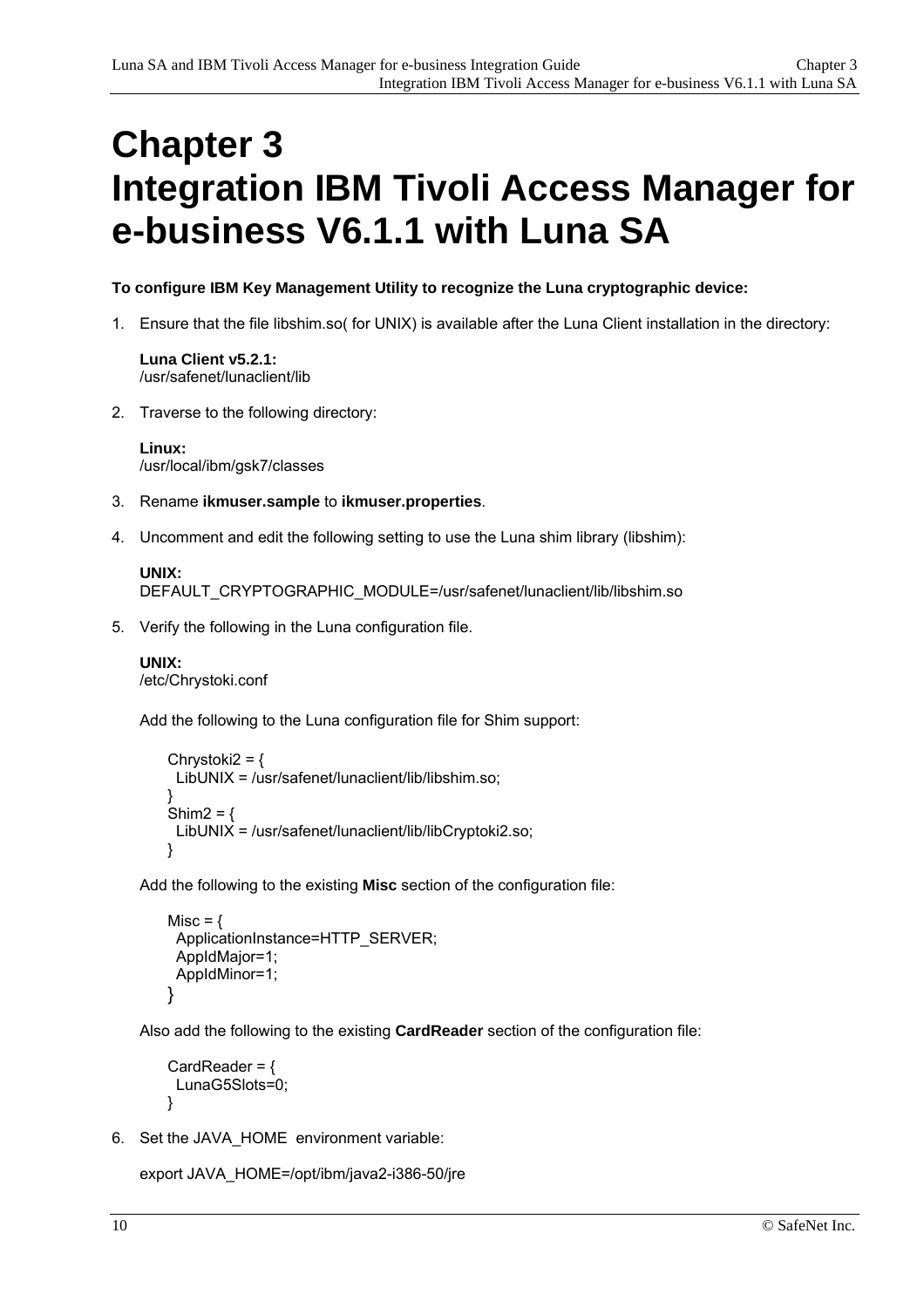7. Open **IBM Key Management Utility** to create key database file

### **Linux:**

/usr/local/ibm/gsk7/bin/gsk7ikm

The **Cryptographic Token** menu option appears.

8. Select **Key Database File** and **Open**. Specify **Key Database Type** as **CMS Cryptographic Token**, File Name as **libshim.so** and Location as **/usr/safenet/lunaclient/lib/**. Click **OK**.

| <b>EX IBM Key Management</b>       |                                                                              | $\Box$ $\times$     |
|------------------------------------|------------------------------------------------------------------------------|---------------------|
| Key Database File Create View Help |                                                                              |                     |
| <b>DBBRNI</b>                      |                                                                              |                     |
|                                    | Key database information                                                     |                     |
| DB-Type:                           |                                                                              |                     |
| File Name:                         |                                                                              |                     |
| <b>Token Label:</b>                |                                                                              |                     |
|                                    | Key database content                                                         |                     |
| <b>Personal Certificates</b>       | $\overline{\phantom{a}}$                                                     | Receive             |
|                                    |                                                                              | Delete              |
|                                    |                                                                              | View/Edit           |
| X Open                             | $\mathsf{\overline{x}}$                                                      | Import              |
|                                    | Key database type $\vert$ CMS Cryptographic Token $\vert \blacktriangledown$ | Recreate Request    |
| File Name:                         | Browse<br>libshim.so                                                         |                     |
| Location:                          | /usr/safenet/lunaclient/lib/                                                 |                     |
|                                    | OK<br>Cancel                                                                 |                     |
|                                    |                                                                              |                     |
|                                    |                                                                              |                     |
|                                    |                                                                              |                     |
|                                    |                                                                              |                     |
|                                    |                                                                              |                     |
|                                    |                                                                              |                     |
|                                    |                                                                              |                     |
|                                    |                                                                              |                     |
|                                    |                                                                              | New Self-Signed     |
|                                    |                                                                              | Extract Certificate |
|                                    |                                                                              |                     |
|                                    |                                                                              |                     |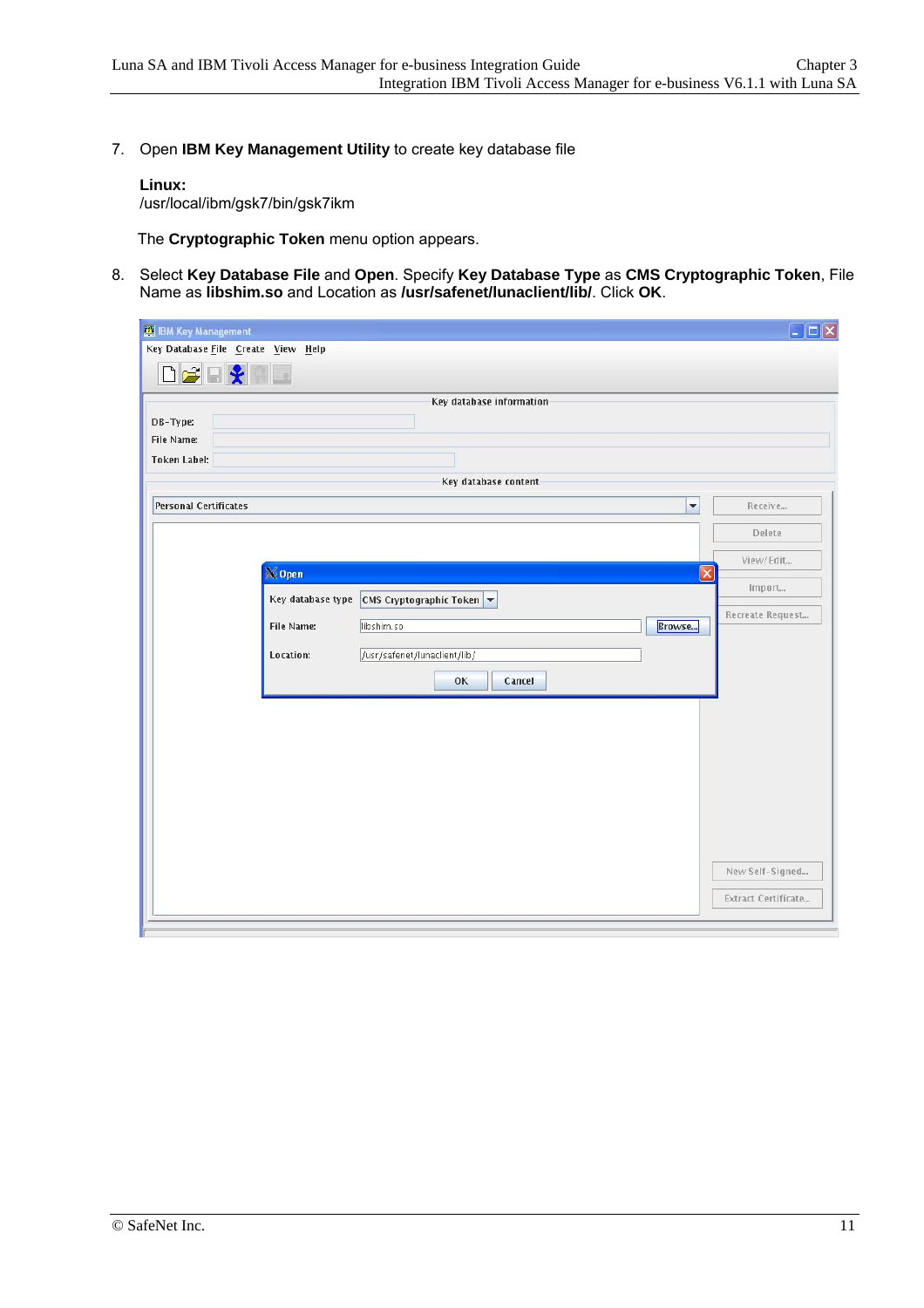9. The Open Cryptographic Token window appears; where **Cryptographic Token Label** represents the Partition in which objects will be created. Specify the Luna SA Partition password for **Cryptographic Token Password**. You should check on PED device if password/Key is required to be entered.

| X Open Cryptographic Token                                                                                                                                                                                                                                                                                                                                                                                                          |                                  |                        |  |
|-------------------------------------------------------------------------------------------------------------------------------------------------------------------------------------------------------------------------------------------------------------------------------------------------------------------------------------------------------------------------------------------------------------------------------------|----------------------------------|------------------------|--|
| Cryptographic Token Label:                                                                                                                                                                                                                                                                                                                                                                                                          |                                  | part <sub>2</sub><br>▼ |  |
| Cryptographic Token Password:                                                                                                                                                                                                                                                                                                                                                                                                       |                                  | ********               |  |
| Some cryptographic tokens have limited capacity, and are unable to hold the signer certificates required<br>to receive or import a personal certificate. If the selected cryptographic token has such a restriction, you<br>may choose to open a secondary key database file to provide the extra capacity to hold signer certificates.<br>Open existing secondary key database file<br>V<br>Create new secondary key database file |                                  |                        |  |
| Key database type                                                                                                                                                                                                                                                                                                                                                                                                                   | CMS:<br>$\overline{\phantom{a}}$ |                        |  |
| File Name:                                                                                                                                                                                                                                                                                                                                                                                                                          | key.kdb                          | <b>Rrowse</b>          |  |
| Location:                                                                                                                                                                                                                                                                                                                                                                                                                           | /root/                           |                        |  |
|                                                                                                                                                                                                                                                                                                                                                                                                                                     | 0K                               | Cancel                 |  |

10. Check the **Create new secondary key database file** to create the CMS Key Database **key.kdb**, **Browse** and select the **Location** and click **OK**.

| X Open Cryptographic Token                                                                                                                                                                                                                                                                                                                                                           |                     |                   |   |
|--------------------------------------------------------------------------------------------------------------------------------------------------------------------------------------------------------------------------------------------------------------------------------------------------------------------------------------------------------------------------------------|---------------------|-------------------|---|
| Cryptographic Token Label:                                                                                                                                                                                                                                                                                                                                                           |                     | part <sub>2</sub> | ▼ |
| Cryptographic Token Password:                                                                                                                                                                                                                                                                                                                                                        |                     | ********          |   |
| Some cryptographic tokens have limited capacity, and are unable to hold the signer certificates required<br>to receive or import a personal certificate. If the selected cryptographic token has such a restriction, you<br>may choose to open a secondary key database file to provide the extra capacity to hold signer certificates.<br>Open existing secondary key database file |                     |                   |   |
| $ v $ Create new secondary key database file                                                                                                                                                                                                                                                                                                                                         |                     |                   |   |
| Key database type                                                                                                                                                                                                                                                                                                                                                                    | $CMS$ $\rightarrow$ |                   |   |
| File Name:                                                                                                                                                                                                                                                                                                                                                                           | key.kdb             | Browse.           |   |
| Location:                                                                                                                                                                                                                                                                                                                                                                            | /opt/pdweb/bin/     |                   |   |
|                                                                                                                                                                                                                                                                                                                                                                                      | OК                  | Cancel            |   |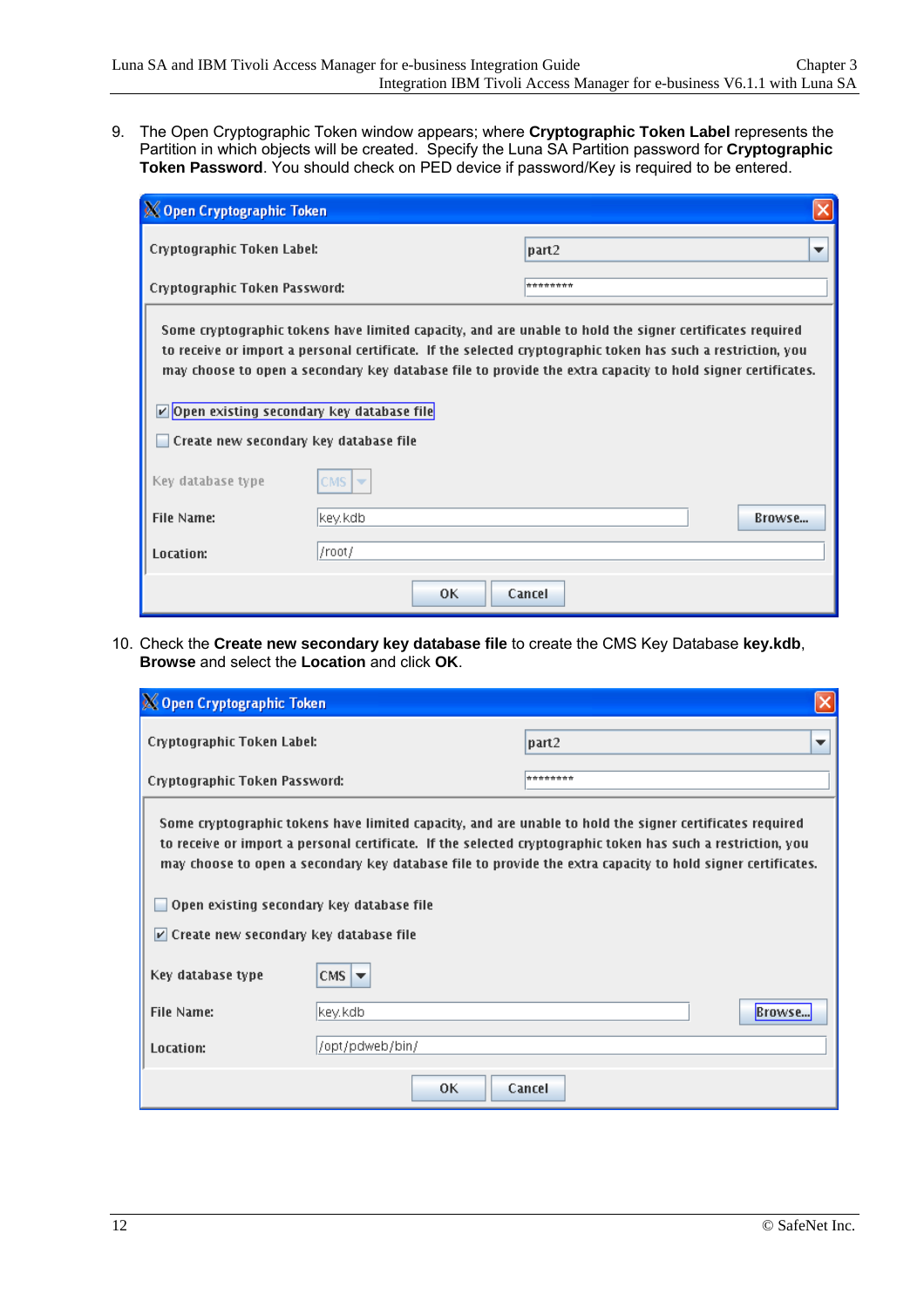11. You are prompted to create a password to access this file. In addition, check **Stash the password to a file**. Click **OK** to return to the main window.

| X Password Prompt                              |            |  |  |  |
|------------------------------------------------|------------|--|--|--|
| File Name: /opt/pdweb/bin/key.kdb              |            |  |  |  |
| Password:                                      | ********   |  |  |  |
| <b>Confirm Password:</b>                       | ********   |  |  |  |
| Set expiration time?                           | 60<br>Days |  |  |  |
| $\triangleright$ Stash the password to a file? |            |  |  |  |
| Password Strength:                             |            |  |  |  |
|                                                |            |  |  |  |
| ЮK<br><b>Reset</b>                             | Cancel     |  |  |  |

- 12. For key database content, select **Personal Certificate Requests**, and click **New**.
- 13. Enter the **Key Label** and other details in **Create New Certificate Request**, and click **OK**.
- 14. Send the certificate request to any Certificate Authority (CA), and obtain the signed certificate and CA root certificate.
- 15. For key database content, select **Signer Certificates**. Click **Add** to add the Signer Certificate for the Trust which is downloaded from certificate Authority to iKeyman, navigate to **CA root certificate**, and click **OK**.
- 16. For key database content, select **Personal Certificates**. Click **Receive** to receive the signed certificate (Server Certificate) that protects the WebSEAL in SSL mode with Token Authentication, navigate to signed certificate, and click **OK**.

IBM Key Management window shows the token name with the certificate label (<TokenName>:<CertificateLabel>).

Follow instructions in the IBM Global Security Kit: *Secure Sockets Layer Introduction and iKeyman User's Guide* to request a secure, signed digital certificate for WebSEAL from a Certificate Authority (CA).

### **Configuring WebSEAL to use the Luna PKCS #11 library**

1. Open the WebSEAL configuration file. The default location is

**UNIX:** 

/opt/pdweb/etc/webseald-default.conf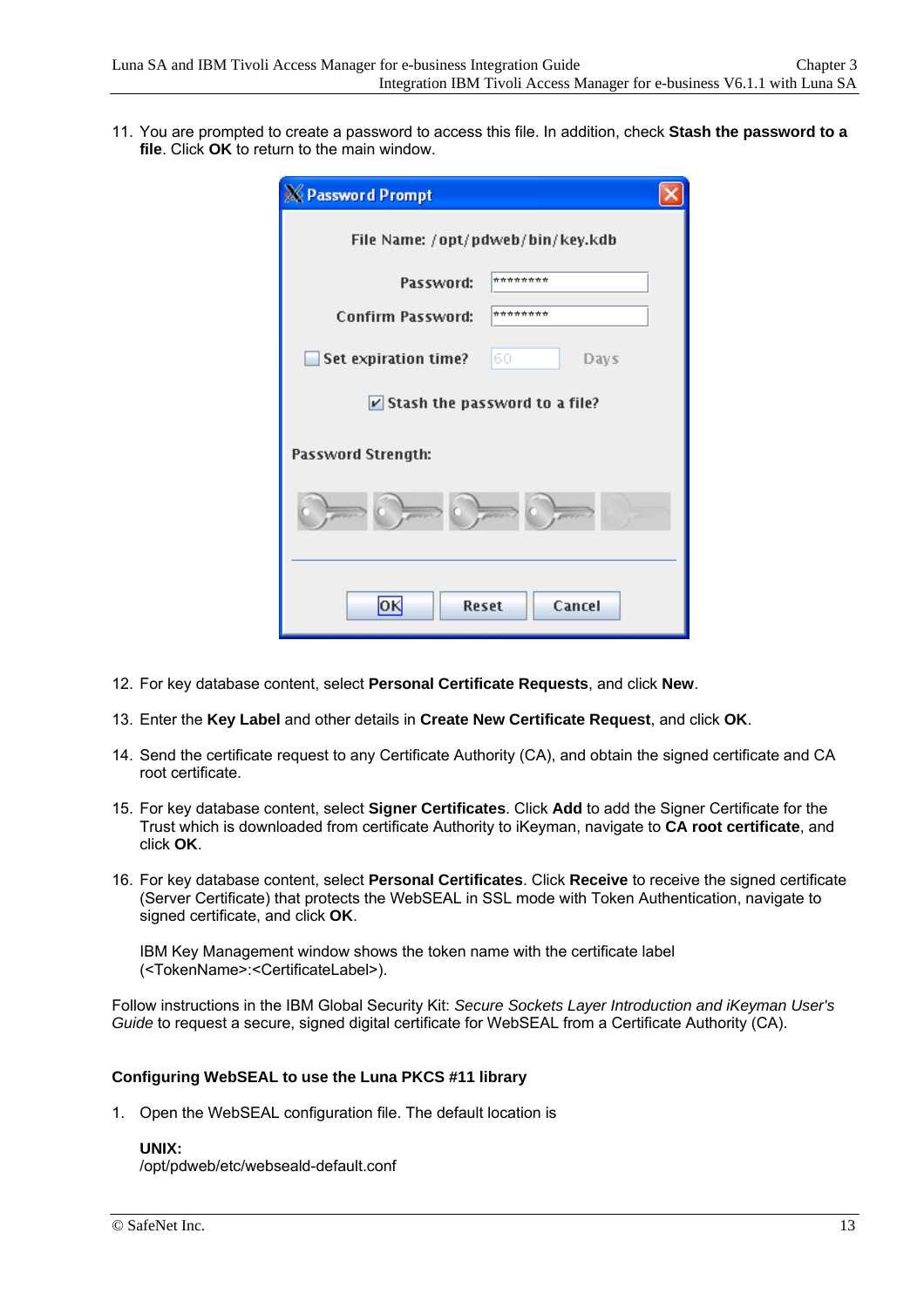2. Locate [ssl] section and edit the line in the [ssl] stanza that identifies the location of the shared library.

pkcs11-driver-path = /usr/safenet/lunaclient/lib/libshim.so

3. In the WebSEAL configuration file, specify the names of the token label and password under the [ssl] stanza:

pkcs11-token-label = <token-name> pkcs11-token-pwd = <token-secret>

For example:

 pkcs11-token-label = part2 pkcs11-token-pwd = userpin2

4. Modify the WebSEAL server certificate keyfile, password and label. Configure WebSEAL to use this new hardware-based key rather than the default key in its communications with browser clients. Modify the following parameters in the [ssl] stanza of the webseald-default.conf configuration file to designate the new server certificate.

webseal-cert-keyfile-label

webseal-cert-keyfile-stash

webseal-cert-keyfile-label

For example:

webseal-cert-keyfile = /opt/pdweb/bin/key.kdb

webseal-cert-keyfile-stash = /opt/pdweb/bin/key.sth

webseal-cert-keyfile-label = part2:WebSeal

5. Restart the WebSEAL server to make all of the cryptographic hardware configurations take effect:

/opt/pdweb/bin/pdweb\_start restart

6. Open the web browser, and entre the following:

https://<ServerName or IP Address>:443

- 7. Check the certificate when it is displayed.
- 8. To view the page enters the WebSEAL Administrator ID and Password.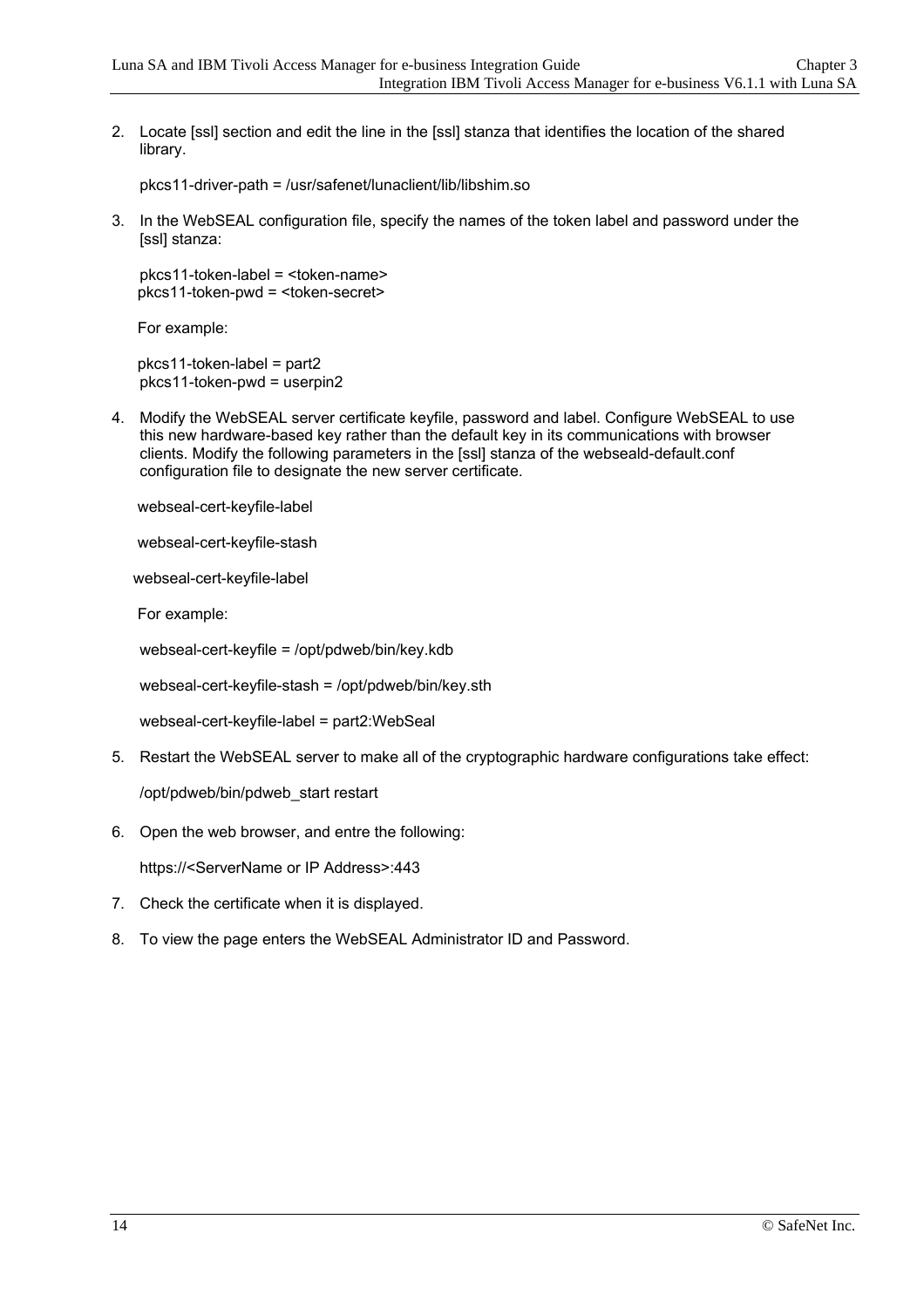# <span id="page-19-0"></span>**Chapter 4 Troubleshooting**

### **Problem 1:**

Webseal 6.1 installation fails with incorrect keyfile password. **Problem summary**: When configuring WebSEAL with SSL for LDAP enabled, SSL validation to LDAP fails in Solaris 10 and WebSEAL config fails.

#### **Local fix**

Creating the symbolic link /opt/IBM/ldap/V6.0 ->/opt/IBM/ldap/V6.1

#### **Problem conclusion**

The fix for this APAR is expected to be contained in the following maintenance delivery vehicle: | fix pack | 6.1.0-TIV-AWS-FP0004